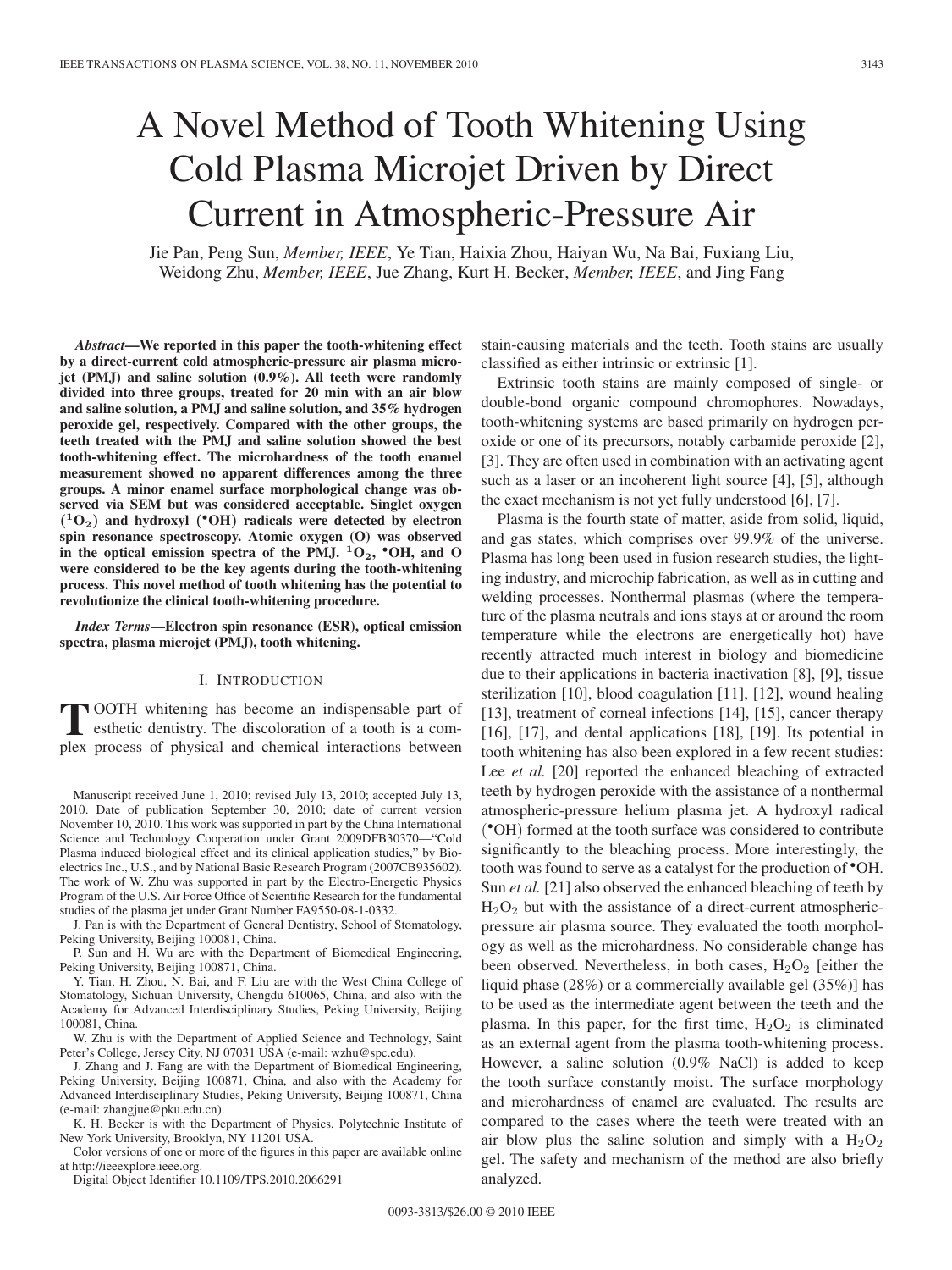

Fig. 1. (a) Schematic diagram. (b) Picture of PMJ.

#### II. METHOD

#### *A. Plasma Device*

The plasma device used in this paper is consisted of two coaxial copper cylinders as electrodes, which are separated by a dielectric layer with a thickness of around 0.5 mm, as shown schematically in Fig. 1(a). The inner electrode is powered by a dc high-voltage power supply (negatively biased) while the outer electrode is grounded for safety considerations. The nozzle opening of the plasma device has a diameter of around 0.8 mm. The details of the plasma device and the electrical circuitry can be found in [9], [21], and [22]. Compressed air is used as the working gas and is forced through the inner electrode. The sustaining voltage of the plasma microjet (PMJ) is in the range of 400–600 V, with an operating current of 20–35 mA. Fig. 1(b) shows a picture of the PMJ working in air with a typical length of the plasma plume of about 10 mm.

## *B. Tooth-Whitening Procedure*

Sixty intact caries-free human teeth were chosen from premolars extracted for orthodontic reasons and stored in a 0.1% thymol solution. They were randomly divided into three groups: Group A, Group B, and Group C. In Group A, the teeth were exposed to an air blow and the saline solution for 20 min. In Group B, the teeth were exposed to plasma (a 30-mA current and a 5-slm air flow) and the saline solution for the same time duration. The teeth were placed at a distance of 10 mm away from the exit nozzle of the PMJ device, where the temperature was measured with a thermal couple to be approximately 40 °C [21]. In Group C, the teeth were exposed to a  $H_2O_2$  gel (35%, Beyond Technology Corporation, USA) at room temperature for 20 min. The saline solution was applied every 30 s to the surface of the teeth in Group A and Group B to avoid dehydration. A schematic diagram of the PMJ treatment for an extracted tooth is shown in Fig. 2.

#### *C. Tooth-Whitening Evaluation*

The color of the teeth was evaluated before and after the treatment using a Crystaleye spectrophotometer (Olympus Corporation, Tokyo, Japan) [21]. In order to quantify the results, the images of the tooth specimens were transformed using the  $CIE(L^*a^*b^*)$  system, a standard system for evaluating the tooth whitening in a clinic which allows for a color specification in 3-D space. The  $L^*$ -axis represents the degree of brightness within a sample, ranging from 0 (black) to 100 (white). The a∗-plane denotes the degree of green/red while the b∗-plane represents the degree of blue/yellow in the sample.  $\Delta$  denotes the value difference before and after the treatment in each



Fig. 2. Schematic diagram of the PMJ treatment of extracted tooth (saline solution (0.9% NaCl) was applied to tooth surface every 30 s).

group. The overall color change  $(\Delta E^*)$  of the specimen can be calculated from the following expression [23]:

$$
\Delta E^* = [(\Delta L^*)^2 + (\Delta a^*)^2 + (\Delta b^*)^2]^{1/2}.
$$

#### *D. Microhardness*

To assess the enamel hardness, another 12 premolars without cracks and defects were cut into halves. The specimens were embedded in acrylic resin with the enamel surface parallel to the horizontal plane. The enamel surfaces were then polished with a water-proof abrasive paper (grade 500-800-1000) to create a flat surface of approximately 5 mm  $\times$  5 mm. The specimens were randomly divided into three groups (eight samples per group) and treated following the procedure in Groups A, B, and C (described in Section II-B), respectively. The microhardness of the specimen was determined with a microhardness tester (Shimadzu Corporation, Kyoto, Japan). It was measured three times with a Knoop indenter at a load of 0.9807 N for 10 s. The microhardness value for each group was recorded before and after the treatment.

# *E. SEM*

Three specimens from each group were examined for changes in their enamel surface morphology after different treatments. All the specimens were cleaned, desiccated, and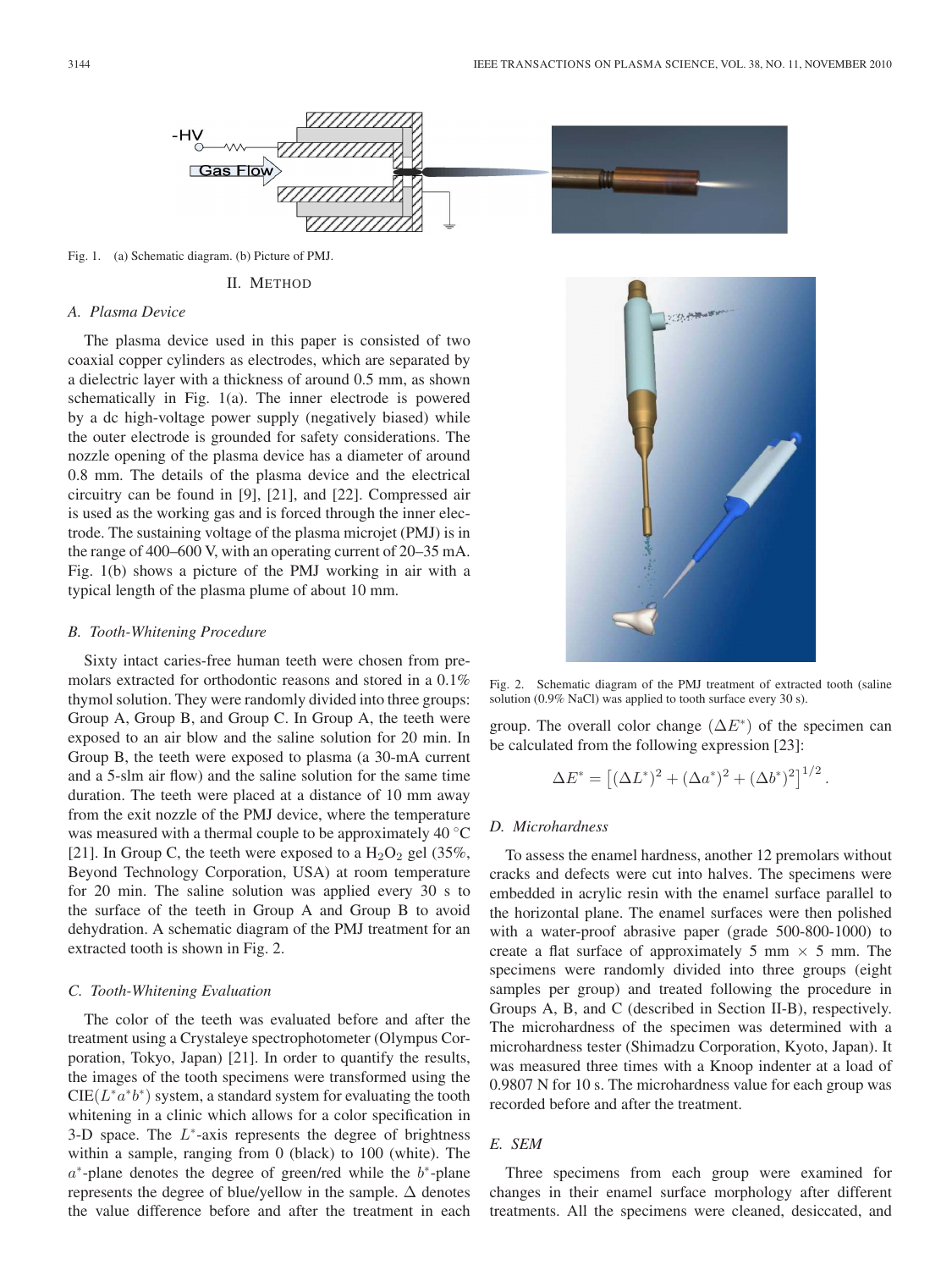coated with gold before being evaluated with a scanning electron microscope (SEM) (JSM-5600LV) at magnifications of 5000 and 10 000.

# *F. ROS*

Reactive oxygen species (ROS) generated at the plasma– liquid interface are believed to be essential for the toothwhitening process. Electron spin resonance (ESR) spectroscopy was used to detect the reactive species generated by the PMJ. ESR spectroscopy is a common method used for the detection of species possessing an unpaired electron at a certain orbit. Many reactive species are rather short lived, making them extremely difficult to be detected through an ESR spectrum directly. These species, however, can be spin trapped by particular reagents, form new radical adducts, and present a characteristic ESR spectrum. Three types of ROS were monitored in particular, namely hydroxyl radical (•OH), superoxide anion radical ( $^{\bullet}O_{2}^{-}$ ), and singlet oxygen  $(O_{2}^{*}({}^{1}\Delta_{g}))$ and  $O_2^*(1\Sigma_g^+)$ , collectively written as  ${}^{1}O_2$  hereinafter). 5,5-dimethyl-1-pyrroline-N-oxide (DMPO, Sigma Aldrich Company, Ltd.) was used to trap  $\bullet$ OH and  $\bullet$ O<sub>2</sub>, with spintrapped adducts DMPO-OH and DMPO-OOH, respectively. When water was used as the solution, it was difficult to obtain a clear signal for either adduct in the ESR spectrum. A prominent signal from 5,5-dimethyl-1-pyrrolidone-2-oxyl (the three-electron oxidation product of the spin trap) was rather observed due to a high oxygen stress [24]. Dimethyl sulfoxide (DMSO), a polar aprotic organic solvent, was used instead of water as the solution. Twenty- $\mu$ L DMPO (0.8 mol/L) was added into 1-mL DMSO (AR, Sinopharm Chemical Reagent Company, Ltd.) and treated by air plasma for 20 s. The spin-trapped adduct DMPO-OOH of  $\textbf{°O}_2^-$  is rather difficult to be detected directly possibly due to the smaller reaction rate constant of  $\mathrm{^{\bullet}O}_{2}^{-}$  with DMPO and the shorter lifetime of the adduct DMPO-OOH. The DMPO-OH signal was used as an indication of the production of  $\text{°O}_2^-$  in the system while superoxide dismutase (SOD, S4636, Sigma Aldrich Company, Ltd.) was added into the system prior to the PMJ treatment to scavenge any  $\text{°O}_2^-$  produced in the system. The measurement of the ESR signal was carried out with an ESP-300 ESR spectrometer (Bruker Ltd., Germany) operated at room temperature under the following conditions: magnetic field, 3455.00 G; sweep width, 100.0 G; frequency, 9.70 GHz; modulation frequency, 100 kHz; and power, 20 mW. 2,2,6,6- Tetramethylpiperidine (TEMP, Sigma Aldrich Company, Ltd.) was used to trap  ${}^{1}O_{2}$  with TEMPO as the spin-trapped adduct. Twenty-μL TEMP (99.9%) was added into 1-mL distilled water and then treated by an air PMJ for 20 s. The measurements of the ESR signals were carried out on an ER-200D-SRC ESR spectrometer (Bruker Ltd., Germany) operated at room temperature under following conditions: central magnetic field, 3420.00 G; sweep width, 200.0 G; frequency, 9.54 GHz; modulation frequency, 100 kHz; and power, 20 mW.

## *G. OES*

The optical emission spectra (OESs) of the air PMJ were recorded in the UV–visible–near infrared range along the ax-



Fig. 3. Photographs of typical tooth (left) before and (right) after 20-min treatment. (a) Group A: Saline solution and air blow. (b) Group B: Saline and PMJ. (c) Group C: H<sub>2</sub>O<sub>2</sub> gel only (at room temperature).

ial direction. The light was collected by a fiber optics cable and imaged onto the entrance slit of a 0.75-m spectrometer (Princeton Instrument/Acton Spectra Pro 2750) equipped with a 1800-groove/mm blazed holographic grating. The entrance slit was set at 100  $\mu$ m in order to obtain a reasonable signal-tonoise ratio with a spectral resolution sufficient to observe major emission lines. The dispersed plasma emission spectra were then recorded by an intensified CCD camera (Princeton Instrument I-Max-512) in the exit plane of the spectrometer. A Roper Scientific ST-133 controller was used for the data acquisition.

#### *H. Statistical Analysis*

The differences in the color and microhardness changes among the three groups were analyzed with a T-test and ANOVA in MATLAB (version 2009a).

#### III. RESULTS

## *A. Tooth-Whitening Efficacy*

The pictures of a typical tooth from Group B and Group C before (left column) and after (right column) the treatment are shown in Fig. 3(b) and (c), respectively. Compared to Group A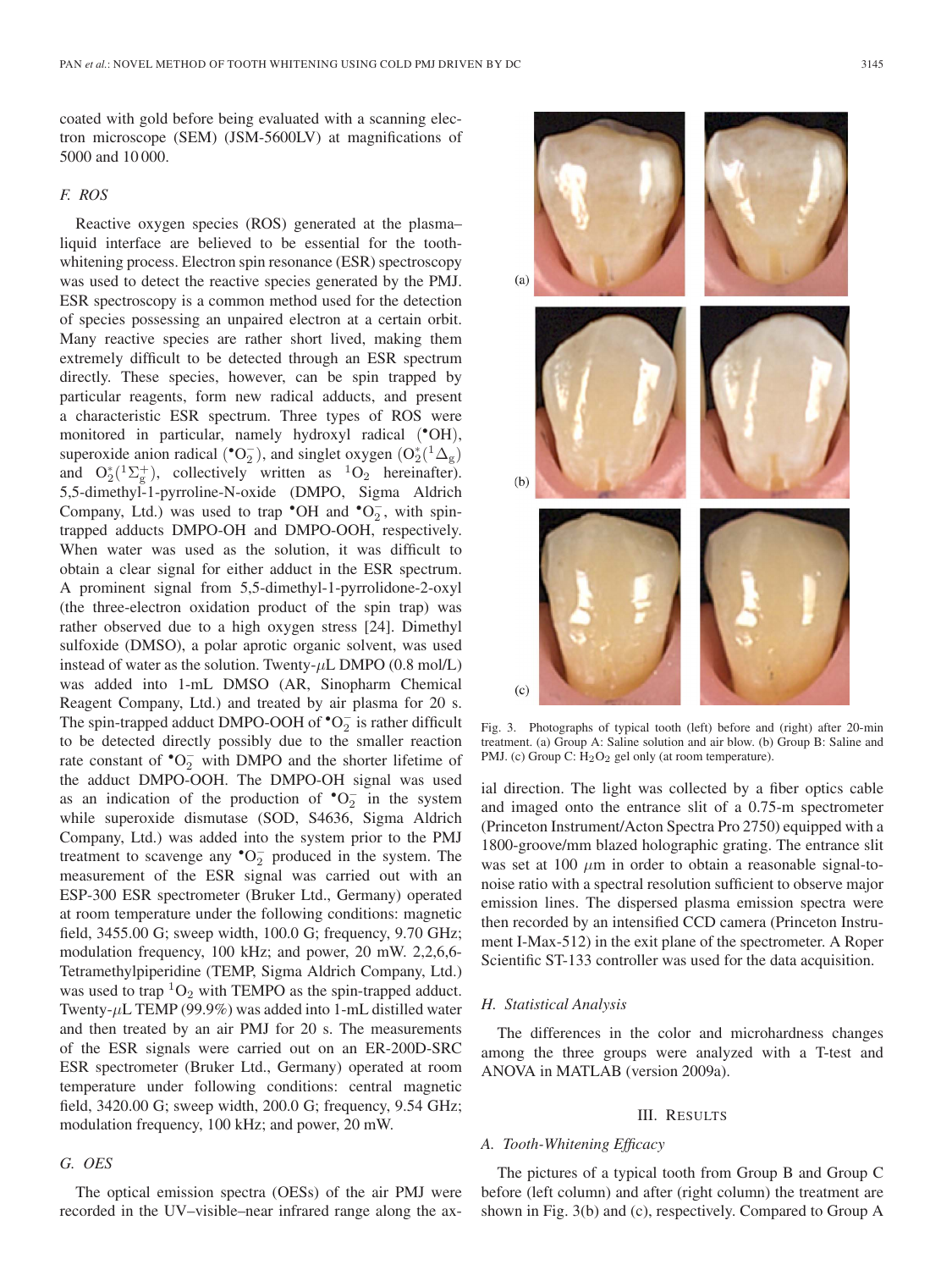

Fig. 4. Average colorimetric value  $\Delta E_{\text{avg}}^*$  of the teeth in the following: Group A (treated with saline solution and air blow at room temperature), Group B (treated with saline solution and PMJ), and Group C (treated with 35% H2O<sup>2</sup> gel at room temperature). Teeth were treated for 20 min in all groups.

TABLE I MEAN VALUES AND STANDARD DEVIATION OF COLOR DIFFERENCE  $(\Delta L^*, \Delta a^*, \Delta b^*,$  AND  $\Delta E^*)$ IN GROUP A, GROUP B, AND GROUP C

|         | $\Delta$ T $*$                          | ∆a*                | ∆h*                                                                                                           | ∆Fi*                           |
|---------|-----------------------------------------|--------------------|---------------------------------------------------------------------------------------------------------------|--------------------------------|
| Group A | $0.381 \pm 0.709$                       | $-0.138 \pm 0.331$ | $-0.189 \pm 1.149$                                                                                            | $1.222 \pm 1.016$              |
| Group B | $3.128 \pm 1.817$ <sup>#</sup>          | $-0.249\pm 0.420$  | $-3.715 \pm 2.680^{\text{*}}$                                                                                 | $5.325 \pm 2.388$ <sup>#</sup> |
| Group C | $1.391 \pm 0.575$                       | $-0.209 \pm 0.248$ | $-1.339\pm0.811$                                                                                              | $2.067 \pm 0.719$              |
|         |                                         |                    | "Statistically $(P_{BA}=0.0043<0.05, P_{BC}=1.9699e-008<0.05)$ significant difference among the three groups. |                                |
|         | T-test is used between each two groups. |                    |                                                                                                               |                                |

and Group C, the whiteness of the tooth in Group B is improved significantly after the treatment.

The average colorimetric values  $\Delta E^*_{\text{avg}}$  of the teeth from these three groups after the treatment are shown in the bar diagram in Fig. 4.  $\Delta E^*_{\text{avg}}$  of the teeth in Group A is slightly above one.  $\Delta E^*_{\text{avg}}$  of the teeth in Group C is around two while  $\Delta E^*_{\text{avg}}$  of the teeth in Group B reached approximately 5.4.

The changes in the colorimetric values of the teeth were obtained by determining the differences in  $L^*$ ,  $a^*$ , and  $b^*$  among the three groups (see Table I). In Group B, the overall color change  $(\Delta E^*)$  exceeded five units; a statistic analysis showed that there were significant differences between Groups A and B ( $P_{BA} = 0.0043 < 0.05$ ) and Groups B and C ( $P_{BC} =$  $1.9699e - 008 < 0.05$ , which means a significant whitening effect. The improved  $\Delta E^*$  was attributed to a significant increase in the whiteness  $(\Delta L^*)$  and a reduction in the yellow shades  $(\Delta b^*)$  of the teeth.

#### *B. Microhardness Results*

The enamel microhardness of the specimens after the treatment is shown in Table II. The microhardness of the teeth in Group A showed a little change before and after the treatment while that of the teeth in Group B and Group C slightly decreased. However, a statistical analysis suggests no significant difference among the three groups ( $P = 0.4594 > 0.05$ ). This indicates that the PMJ treatment does not affect the hardness of the tooth enamel significantly.

TABLE II MICROHARDNESS OF THREE GROUPS

| before treatment | after treatment                                         | $\triangle$ MH                                             |
|------------------|---------------------------------------------------------|------------------------------------------------------------|
|                  | $312.4\pm36.51$<br>$316.6 \pm 10.29$                    | $-4.104\pm13.77$<br>$10.29 \pm 2.497$<br>$1.239 \pm 4.249$ |
|                  | $3016\pm3133$<br>$324.4 \pm 15.50$<br>$341.6 \pm 18.12$ | $337.2 \pm 19.46$                                          |

"Statistically ( $P=0.4594 > 0.05$ ) insignificant difference between the teeth in the three groups. ANOVA is used among the groups.

#### *C. Surface Morphology Evaluation*

The SEM photographs of the teeth treated with the different methods are shown in Fig. 5. It can be clearly seen that the enamel surface condition of the teeth in Group A has a little change. The teeth in Group C show a slightly rougher surface condition after the treatment of 20 min. The teeth in Group B show a morphological change that is comparable to that in Group C and, therefore, is considered acceptable.

#### *D. Measurement of ROS*

When DMPO is used as the spin-trap reagent, the resulting spin-trapped adduct DMPO-OH usually shows a 1 : 2 :2 : 1 quartet pattern in the ESR spectrum [25], as seen in Fig. 6. SOD is used to indirectly detect the existence of  $^{\bullet}O_{2}^{-}$  as described in Section II-F. When an increased amount of SOD is added into the system, the DMPO-OH signal decreases accordingly (as shown in Fig. 6). This indicates that  $^{\bullet}O_{2}^{-}$  not only exists in the system but also very likely serves as one of the precursors of \*OH. It has to be noted that  $Cu<sub>2</sub><sup>+</sup>$  and DMPO can essentially form an intermediate product that shows up in the ESR spectrum with the same quartet pattern [26]. We cannot yet, at this stage, differentiate one from the other.

When TEMP was used as the spin-trap reagent for  ${}^{1}O_{2}$ , the resulting spin-trapped adduct TEMPO showing a triplet pattern with a line intensity ratio of 1 : 1 : 1 [27] was detected directly in the PMJ-treated distilled water (as shown in Fig. 7). To further verify the existence of  ${}^{1}O_{2}$ , we added L-histidine (L-His, a  ${}^{1}O_{2}$  quencher) into the system before the PMJ treatment. After the plasma treatment, the TEMPO signal decreased with the increase of L-His and completely disappeared when 20-mg L-His was added into the system.

# *E. OESs*

Fig. 8 shows an end-on OES of the PMJ from 200 to 850 nm. The spectrum is dominated by  $N_2$  and  $N_2^+$  emission bands in the near UV region. These emissions are attributed to the excessive concentration of  $N_2$  in air. A considerable amount of emission from NO can also be seen in the UV-C region from 215 to 280 nm. A near-infrared emission spectrum is shown in the inset of Fig. 8. Atomic oxygen emission at a wavelength of 777.2 nm, although weak, is still detectable.

#### IV. DISCUSSION

This paper was designed to investigate the efficiency of tooth bleaching by a direct-current nonthermal PMJ. Unlike previous investigations [21], no hydrogen peroxide was used as the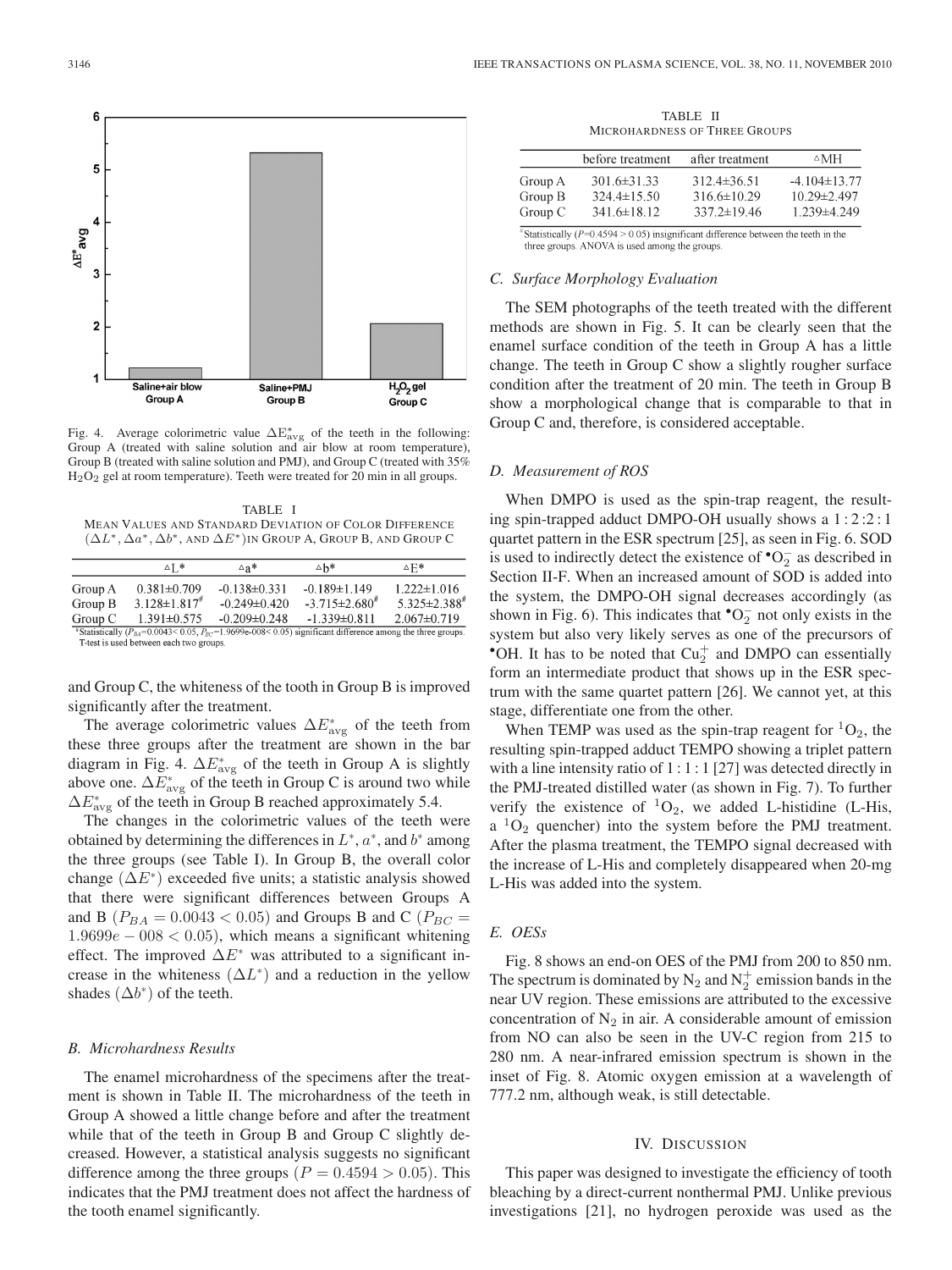

Fig. 5. SEM photographs of teeth (a) treated with saline solution and air blow, (b) treated with saline solution and PMJ, and (c) treated with H<sub>2</sub>O<sub>2</sub> gel.

assisting agent in the process. The 20-min treatment with the PMJ resulted in a significant increase in the whiteness and a reduction in the yellow shades of the teeth. The average  $\Delta E^*$ increased by about five units after the PMJ treatment in the presence of the saline solution.

In a traditional tooth-whitening process, hydrogen peroxide and carbamide peroxide are the common choices in tooth bleaching. Although the exact mechanism of this process is not fully understood, it is believed that the formation of perhydroxyl anions  $(HO_2^-)$  and <sup>•</sup>OH is critical [6], [7]. The effectiveness of the PMJ in tooth whitening is most likely due to the production of ROS at the plasma–liquid–tooth interface, which is similar to what occurs at the whitening gel–tooth interface in the traditional process. It has been reported in another study [27] that a trace amount of ozone can be detected in the

downstream of the PMJ. Atomic oxygen and ozone produced in the plasma interact with water produce  $\text{°OH}$  and  $\text{°O}_2^-$ , its protonated conjugate  $^{\bullet}$ OOH and  $^1$ O<sub>2</sub>, and other intermediate ROS [22], [27], [28]. Although no quantitative evaluations of the complex reaction sequence have been carried out so far, we believe that the improved whitening efficacy of the PMJ with the saline solution is attributed to the following mechanisms, whose respective importance is difficult to ascertain.

- 1) ROS (\*OH,  ${}^{1}O_{2}$ , \*O<sub>2</sub>, etc.) yielded from plasma–water interactions directly or indirectly react with the stain molecules on the tooth surface by breaking the bonds of the long carbon chain, thus achieving the whitening effect.
- 2) ROS generated at the plasma–liquid interface are probably more easily and effectively accessible to the tooth than those produced by the  $H_2O_2$  gel.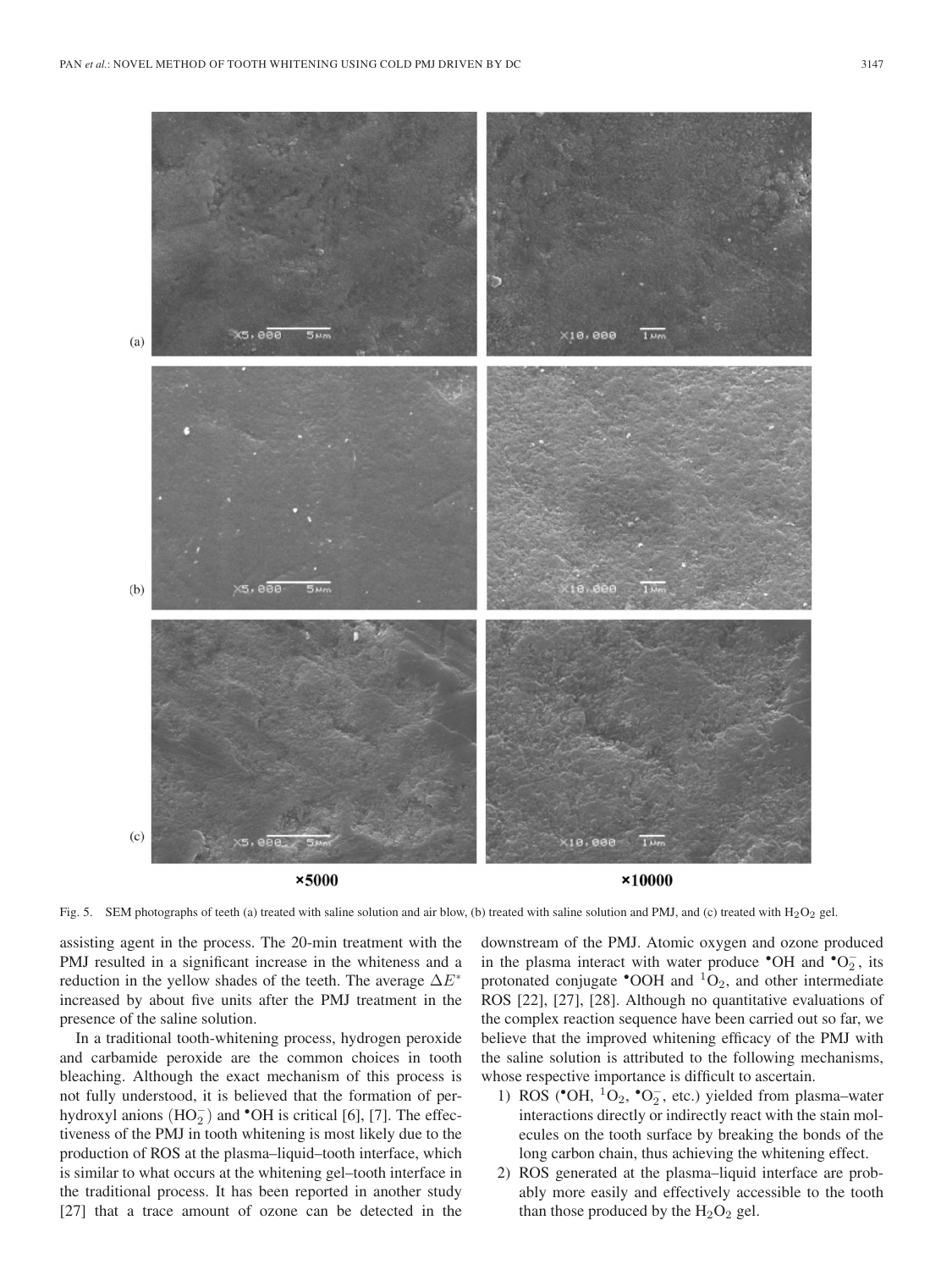

Fig. 6. DMPO-OH signals at different SOD concentrations.



Fig. 7. TEMPO signal and the influence of L-His.



Fig. 8. OES (from 200 to 850 nm) of the PMJ in air. Inset shows the emissions in the near-infrared section from 700 to 800 nm.

3) With NO present in the PMJ and aqueous environment, a trace amount of nitric acid was found in our previous work [22]. As a result, localized acid pickling on the surface of the teeth may also contribute to the increased whitening efficacy.

It is also conceivable that the PMJ reacts with NaCl in the saline solution to produce chlorine-based ions and radicals. However, since the concentration of NaCl in the saline solution is very low (0.9%), only trace amounts of the chlorine-based ions and radicals are expected to be produced so that they are not expected to contribute significantly to the whitening effect.

The teeth treated by the PMJ and saline solution have slightly rougher enamel surfaces compared to the control sample but are similar to those treated with  $H_2O_2$  gel. Some studies have also shown that tooth whitening by  $H_2O_2$  or carbamide peroxide may cause mild changes in the enamel surface morphology [29], [30]. Therefore, we consider this morphological change acceptable.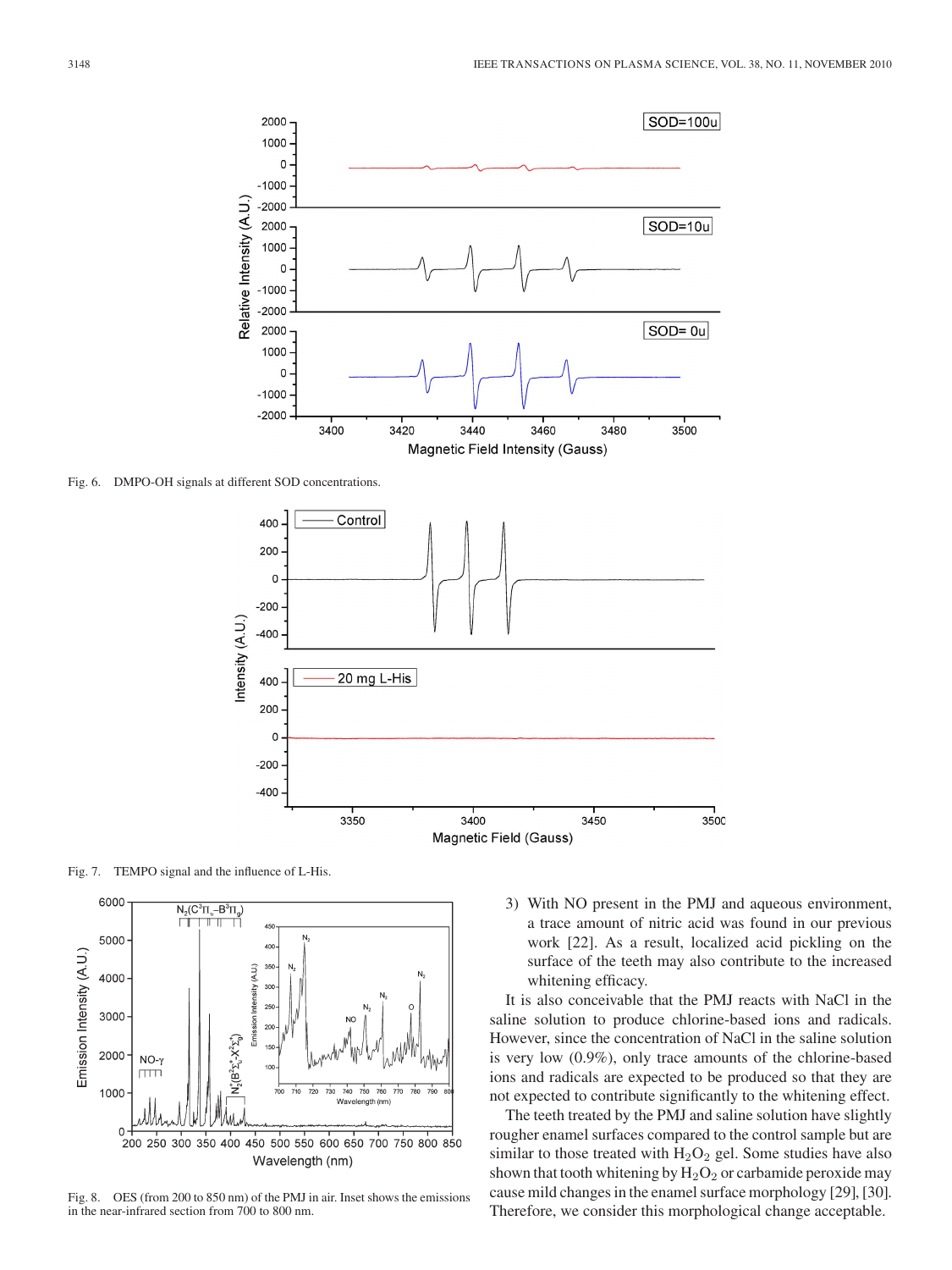Although nonthermal plasmas have already shown promise in cell adhesion [31], tissue sterilization [16], and skin regeneration [32] with little known harmful side effects to humans, some safety concerns need to be addressed in future studies. For instance, ROS produced in the system may be a key player in the tooth-whitening process, but they can also be harmful for human oral tissues and the respiratory system if the dosage is not properly controlled. It is necessary to carefully quantify the reactive species (including harmful species such as  $NO<sub>x</sub>$  and  $O_3$ ) produced in the plasma–liquid system as well as in open air and to compare them to known standards before any *in vivo* experiments are carried out.

## V. CONCLUSION

In conclusion, this paper has investigated the tooth-whitening effect of a direct-current atmospheric-pressure cold air PMJ. A saline solution (0.9% NaCl) was used to keep a moist environment. The whitening efficacy in 20 min well exceeds that of a traditional  $H_2O_2$  gel treatment situation. The increased value of  $\Delta E^*$  was attributed to an increase in the whiteness and a decrease in the yellow color saturation. The tooth surface morphology was slightly modified but is considered to be within acceptable limits. The ESR spectra showed the existence of  $\text{°OH}, \text{°O}_2^-,$  and  $\text{^{1}O}_2$  while the OESs showed the existence of atomic oxygen and the presence of nitric oxide. These reactive species directly or indirectly contribute to the whitening process. The evident whitening effect and the replacement of the whitening gel may eventually revolutionize tooth whitening.

#### ACKNOWLEDGMENT

The authors would like to thank J. Zeng for his help with the schematic diagram of the PMJ treatment of the extracted teeth. The authors would also like to thank Y. Chen from the Institute of Biophysics, Chinese Academy of Sciences, for his technical support in performing the ESR spectroscopy.

#### **REFERENCES**

- [1] A. Watts and M. Addy, "Tooth discolouration and staining: A review of the literature," *Brit. Dental J.*, vol. 190, no. 6, pp. 309–316, Mar. 2001.
- [2] R. E. Goldstein and D. A. Garber, *Complete Dental Bleaching*. Chicago, IL: Quintessence Publishing Co., 1995.
- [3] V. B. Haywood and H. O. Heymann, "Nightguard vital bleaching," *Quintessence Int.*, vol. 20, no. 3, pp. 173–176, May 1989.
- [4] M. Sulieman, E. MacDonald, J. S. Rees, and M. Addy, "Comparison of three in-office bleaching systems based on 35% hydrogen peroxide with different light activators," *Amer. J. Dental Res.*, vol. 18, no. 3, pp. 194– 196, Jun. 2005.
- [5] K. Luk, L. Tam, and M. Hubert, "Effect of light energy on peroxide tooth bleaching," *J. Amer. Dental Assoc.*, vol. 135, no. 2, pp. 194–201, Feb. 2004.
- [6] A. Joiner, "The bleaching of teeth: A review of the literature," *J. Dent.*, vol. 34, no. 7, pp. 412–419, Aug. 2006.
- M. Sulieman, M. Addy, E. Macdonald, and J. S. Rees, "The bleaching depth of a 35% hydrogen peroxide based in-office product: A study in vitro," *J. Dent.*, vol. 33, no. 1, pp. 33–40, Jan. 2005.
- [8] M. Laroussi, "Nonthermal decontamination of biological media by atmospheric-pressure plasmas: Review, analysis, and prospects," *IEEE Trans. Plasma Sci.*, vol. 30, no. 4, pp. 1409–1415, Aug. 2002.
- H. Feng, P. Sun, Y. Chai, G. Tong, J. Zhang, W. Zhu, and J. Fang, "The interaction of a direct-current cold atmospheric-pressure air plasma with bacteria," *IEEE Trans. Plasma Sci.*, vol. 37, no. 1, pp. 121–127, Jan. 2009.
- [10] A. B. Shekhter, V. A. Serezhenkov, T. G. Rudenko, A. V. Pekshev, and A. F. Vanin, "Beneficial effect of gaseous nitric oxide on the healing of skin wounds," *Nitric Oxide*, vol. 12, no. 4, pp. 210–219, Jun. 2005.
- [11] G. Fridman, M. Peddinghaus, H. Ayan, A. Fridman, M. Balasubramanian, A. Gutsol, A. D. Brooks, and G. Friedman, "Blood coagulation and living tissue sterilization by floating-electrode dielectric barrier discharge in air, *Plasma Chem. Plasma Process.*, vol. 26, no. 4, pp. 425–442, Aug. 2006.
- [12] J. Raiser and M. Zenker, "Argon plasma coagulation for open surgical and endoscopic applications: State of the art," *J. Phys. D, Appl. Phys.*, vol. 39, no. 16, pp. 3520–3523, Aug. 2006.
- [13] E. Stoffels, A. J. M. Roks, and L. E. Deelman, "Delayed effects of cold atmospheric plasma on vascular cells," *Plasma Process. Polym.*, vol. 5, no. 6, pp. 599–605, Jul. 2008.
- [14] R. Pompl, T. Shimizu, H.-U. Schmidt, W. Bunk, F. Jamitzky, B. Steffes, K. Ramrath, B. Peters, W. Stolz, T. Urayama, R. Ramasamy, S. Fujii, and G. E. Morfill, "Efficiency and medical compatibility of low-temperature plasma sterilization," presented at the 6th Int. Conf. Reactive Plasmas, Matsushima, Japan, 2006.
- [15] T. Shimizu, B. Stefferd, R. Pompl, F. Jamitzky, W. Bunk, K. Ramrath, B.Peters, W. Stolz, H.-U. Schmidt, T. Urayama, K. Fujioka, R. Ramasamy, S. Fujii, and G. E. Morfill, "Microwave plasma torch for bacterial sterilization," presented at the 6th Int. Conf. Reactive Plasmas, Matsushima, Japan, 2006.
- [16] G. Fridman, A. Shereshevsky, M. M. Jost, A. D. Brooks, A. Fridman, A. Gutsol, V. Vasilets, and G. Friedman, "Floating electrode dielectric barrier discharge plasma in air promoting apoptotic behavior in melanoma skin cancer cell lines," *Plasma Chem. Plasma Process.*, vol. 27, no. 2, pp. 163–176, Apr. 2007.
- [17] S. Pesnel, M. Vandamme, S. Lerondel, A. Le Pape, E. Robert, S. Dozias, E. Barbosa, and J. Pouvesle, "Antitumor effect of plasma exposure: Preliminary results in a mouse model," *Plasma Med.*, vol. 7, no. 3/4, pp. 264– 273, Feb. 2010.
- [18] X. Lu, Y. Cao, P. Yang, Q. Xiong, Z. Xiong, Y. Xian, and Y. Pan, "An RC plasma device for sterilization of root canal of teeth," *IEEE Trans. Plasma Sci.*, vol. 37, no. 5, pp. 668–673, May 2009.
- [19] C. Jiang, M. Chen, A. Gorur, C. Schaudinn, D. Jaramillo, J. Costerton, P. Sedghizadeh, P. Vernier, and M. Gundersen, "Nanosecond pulsed plasma dental probe," *Plasma Process. Polym.*, vol. 6, no. 8, pp. 479–483, Apr. 2009.
- [20] H. W. Lee, G. J. Kim, J. M. Kim, J. K. Park, J. K. Lee, and G. C. Kim, "Tooth bleaching with nonthermal atmospheric pressure plasma," *J. Endod.*, vol. 35, no. 4, pp. 587–591, Apr. 2009.
- [21] P. Sun, J. Pan, Y. Tian, N. Bai, H. Wu, L. Wang, C. Yu, S. Wei, J. Zhang, W. Zhu, and J. Fang, "Tooth-whitening with hydrogen peroxide assisted by a direct current, cold, atmospheric-pressure air plasma microjet," *IEEE Trans. Plasma Sci.*, vol. 38, no. 8, pp. 1892–1896, Aug. 2010.
- [22] F. Liu, P. Sun, N. Bai, Y. Tian, H. Zhou, S. Wei, J. Zhang, W. Zhu, K. Becker, and J. Fang, "Inactivation of bacteria in an aqueous environment by a direct-current, cold atmospheric-pressure air plasma microjet," *Plasma Process. Polym.*, vol. 7, no. 3/4, pp. 231–236, Mar. 2010.
- [23] RWG Hunt, Measuring Colour, Kingston-upon-Thames, U.K.: Fountain Press, 1998.
- [24] K. Makino, "A mini review: Fundamental aspects of spin trapping with DMPO," *Radiat. Phys. Chem.*, vol. 37, no. 5/6, pp. 657–665, Jan. 1991.
- [25] J. R. Harbour, V. Chow, and J. R. Bolton, "An electron spin resonance study of the spin adducts of OH and HO2 radicals with nitrones in the ultraviolet photolysis of aqueous hydrogen peroxide solutions," *Can. J. Chem.*, vol. 52, no. 20, pp. 3549–3553, May 1974.
- [26] K. Makino, T. Hagiwara, A. Hagi, M. Nishi, and A. Murakami, "Cautionary note for DMPO spin trapping in the presence of iron ion," *Biochem. Biophys. Res. Commun.*, vol. 172, no. 3, pp. 1073–1080, Nov. 1990.
- [27] P. Sun, H. Wu, N. Bai, H. Zhou, W. Zhu, J. Zhang, and J. Fang, "Inactivation of B. Subtilis in an aqueous environment by direct-current, cold atmospheric-pressure air plasma microjet," presented at the 37th Int. Conf. Plasma Science, Norfolk, VA, 2010.
- [28] P. Bruggeman and C. Leys, "Non-thermal plasmas in and in contact with liquids," *J. Phys. D, Appl. Phys.*, vol. 42, no. 5, pp. 053 001–053 029, Mar. 2009.
- [29] H. Shannon, P. Spencer, K. Gross, and D. Tira, "Characterization of enamel exposed to 10% carbamide peroxide bleaching agents,' *Quintessence Int.*, vol. 24, no. 1, pp. 39–44, Jan. 1993.
- [30] C. P. Ernst, B. B. Marroquin, and B. Willershausen-Zonnchen, "Effect of hydrogen peroxide-containing bleaching agents on the morphology of human enamel," *Quintessence Int.*, vol. 27, no. 1, pp. 53–56, Jan. 1996.
- [31] I. E. Kieft, J. L. V. Broers, V. Caubet-Hilloutou, D. W. Slaaf, F. C. S. Ramaekers, and E. Stoffels, "Electric discharge plasmas influence attachment of cultured CHOK1 cells," *Bioelectromagnetics*, vol. 25, no. 5, pp. 362–368, Jun. 2004.
- [32] M. A. Bogle, K. A. Arndt, and J. S. Dover, "Evaluation of plasma skin regeneration technology in low-energy full-facial rejuvenation," *Arch. Dermatol.*, vol. 143, no. 2, pp. 168–174, Feb. 2007.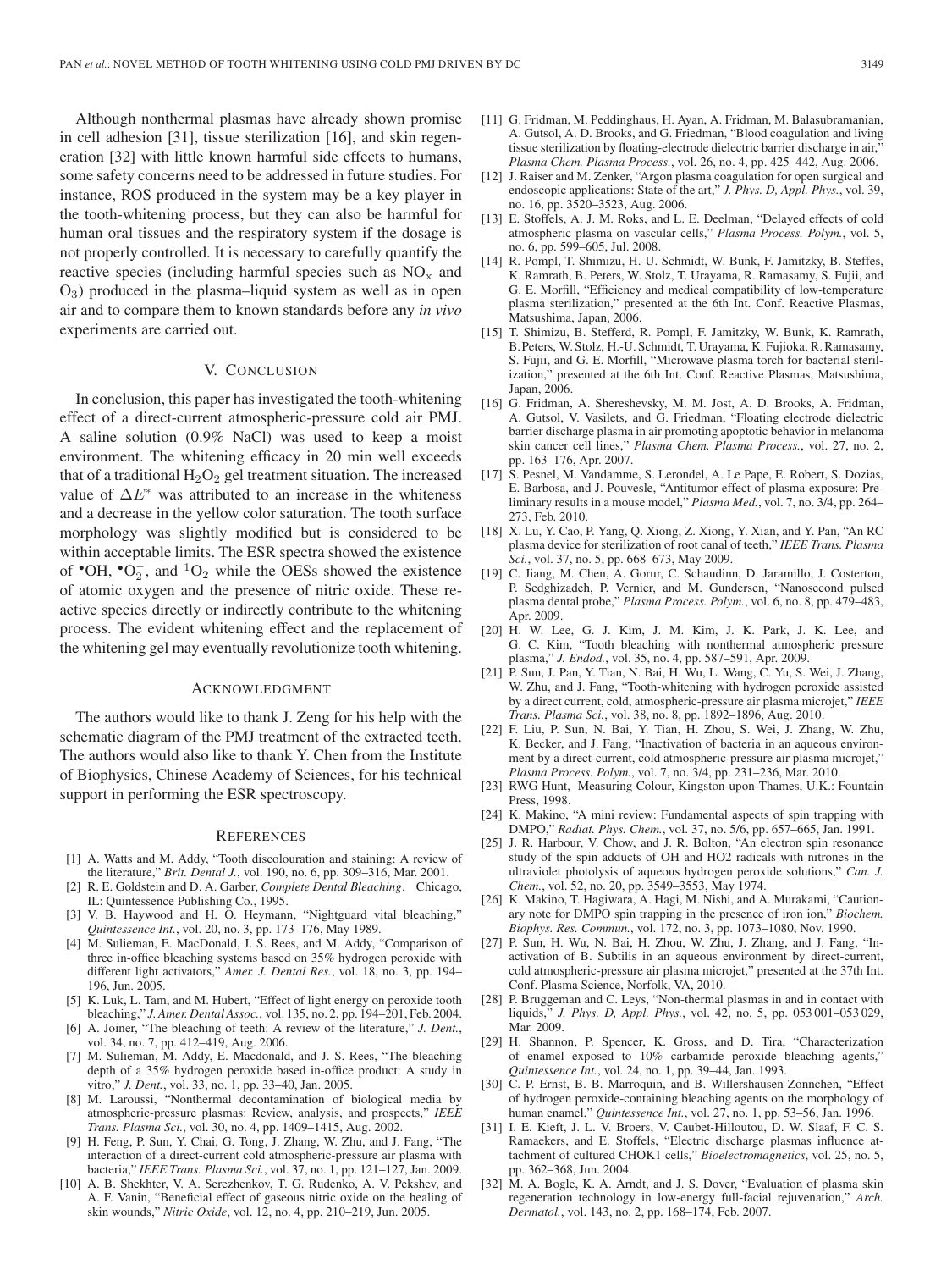

**Jie Pan** received the M.D. degree from Peking University, Beijing, China, in 2008.

Since 1994, she has been with the Department of General Dentistry, School of Stomatology, Peking University. She currently has much clinical experience on endodontics and operative dentistry. Her current research interests include tooth wear and tooth bleaching and plasma applications in dentistry.



**Na Bai** received the B.S. degree in stomatology from Qingdao University, Qingdao, China, in 2007. She is currently working toward the M.S. degree in oral implantology in West China College of Stomatology, Sichuan University, Chengdu, China.

In 2008, she was with the Laboratory of Biomedical Signal and Image Studies, Department of Biomedical Engineering, Peking University, Beijing, China. Her current research interests include biological effects and oral applications of cold plasma.



Peng Sun (M'10) received the B.S. degree in biotechnology from Beijing Forestry University, Beijing, China, in 2008. He is currently working toward the M.S. degree in the Department of Biomedical Engineering, College of Engineering, Peking University, Beijing.

His research interests include plasma medicine. Mr. Sun became a founding member of the International Society of Plasma Medicine in 2009.



**Fuxiang Liu** received the B.D.S. degree in stomatology, the M.D.S. degree, and the D.D.S. degree in orthodontics and oral biomedical engineering from West China Medical University, Sichuan University, Chengdu, China.

Since 1989, he has been with the West China Hospital of Stomatology, Sichuan University. As a specialist having over 30 years of clinical experience in oral medicine, he is currently the Chief Dentist with the Implant Dentistry Department, West China Hospital of Stomatology. He is also currently a Pro-

fessor with the State Key Laboratory of Oral Diseases, West China College of Stomatology, Sichuan University, and also a Researcher with the Academy for Advanced Interdisciplinary Studies, Peking University, Beijing, China. His research interests include oral biomedical engineering, implant dentistry, and digital stomatology.



**Ye Tian** received the B.S. degree in oral medicine from Nantong University, Nantong, China, in 2007. She is currently working toward the M.S. degree in West China Medical University, Sichuan University, Chengdu, China.

In 2008, she was with the Laboratory of Biomedical Signal and Image Studies, Peking University, Beijing. Her primary research interests include biomedical applications of nonthermal plasma and clinical practice of oral implant systems.



Jersey City, NJ.

**Weidong Zhu** (M'06) received the Ph.D. degree in physics and material science from the Stevens Institute of Technology, Hoboken, NJ, in 2005.

In 2006, he was a Postdoctoral Researcher with Frank Reidy Research Center for Bioelectrics, Old Dominion University, Norfolk, VA. In 2007, he was a Postdoctoral Researcher with the Department of Physics and Engineering Physics, Stevens Institute of Technology. Since 2007, he has been an Assistant Professor of physics with the Department of Applied Science and Technology, Saint Peter's College,



**Haixia Zhou** received the B.S. degree in stomatology from Zhengzhou University, Zhengzhou, China, in 2008. She is currently working toward the M.S. degree in oral implantology in West China College of Stomatology, Sichuan University, Chengdu, China.

In 2009, she was with the Laboratory of Biomedical Signal and Image Studies, Peking University, Beijing, China. Her research interests include biomedical applications of nonthermal plasma and oral applications of cold plasma.





**Haiyan Wu** received the B.S. degree in agronomy from China Agricultural University, Beijing, China, in 2008. She is currently working toward the M.S. degree in Department of Biomedical Engineering, College of Engineering, Peking University, Beijing.

Her research interests include the biological effects and mechanism of the air pressure low thermal plasma.



**Jue Zhang** received the Ph.D. degree in engineering mechanics from Peking University, Beijing, China, in 2003.

Since 2003, he has been with the Department of Biomedical Engineering, Peking University, where he was an Associate Professor to lead the Laboratory of Biomedical Signal and Image Studies in 2006. He is also currently with the Academy for Advanced Interdisciplinary Studies, Peking University. His current research interests include biomedical applications of nonthermal atmospheric pressure plasma,

computer-aided surgery, and MR imaging.